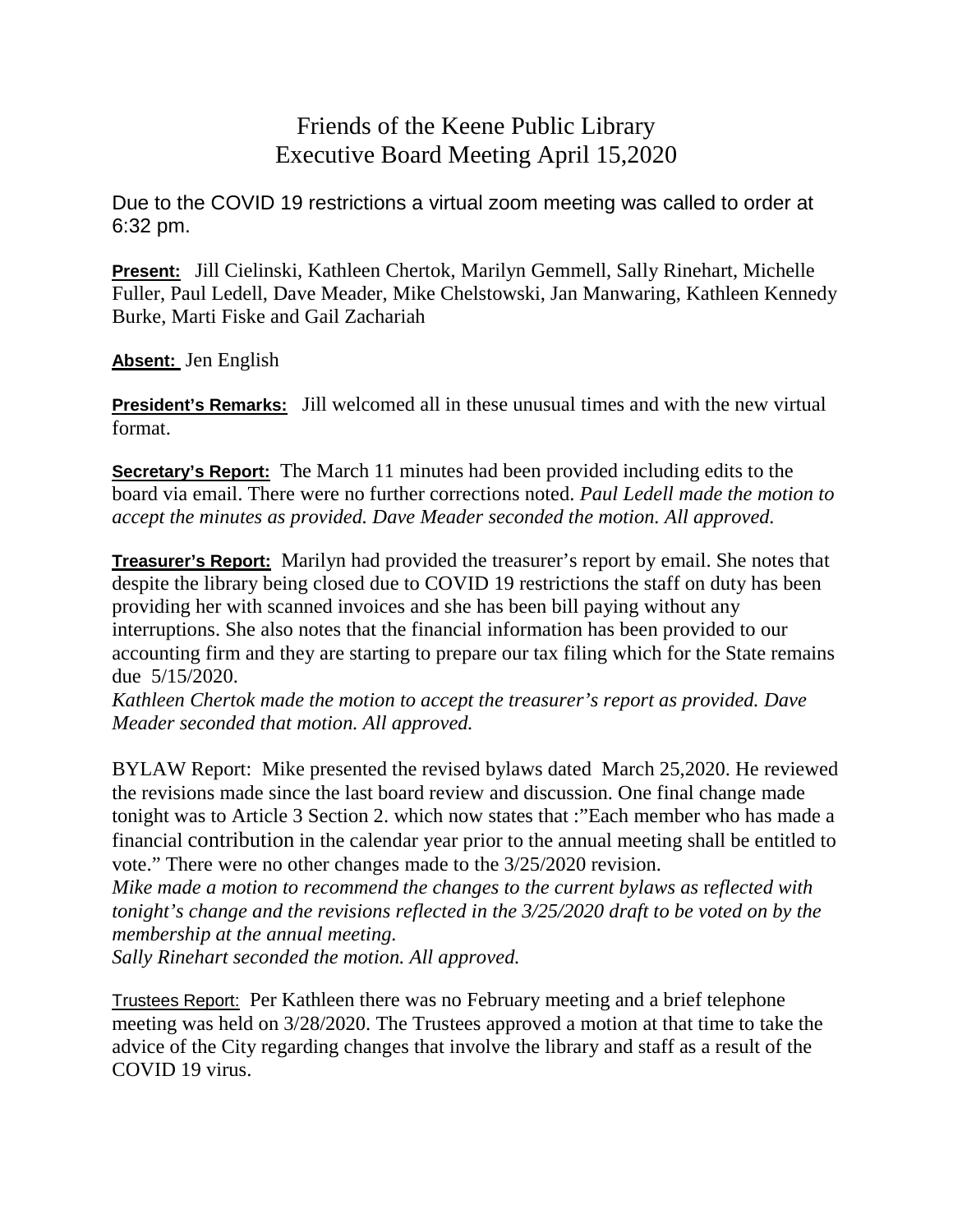**Director's Report:** Marti reports the closure of the library as of 3/14 with 2 weeks of curbside service That stopped due to the Governor's stay at home order. At that time the City took steps that included furloughing about half of the library staff. The remaining staff members have been taking this time weeding the adult collection shelves, updating records, and other tasks such as switching program offerings to virtual formats. Some staff are working from home, and the staff that come into the library are following social distancing guidelines.

She expects that when restrictions start to loosen, it will not be business as usual, but it will be a gradual return to some new form of patron use at the library.

The search for the assistant director position continues with a narrowing of the applicants to two candidates. At this point there will be a delay in a final decision until restrictions allow each of those candidates to be able to meet in person with the library staff. This is probably 6-8 weeks in the future. Each of the candidates is aware and understands the delay.

Gail reports that the title for the annual summer reading program is "Dig Deeper". In the past, tracking of reader participation has been done online so Gail reports a transition to a full online program this year should be simple.

She notes that other staff have been offering online programing now. An example is an online "Youth Trivia Night" enabled by a recent purchase of new software.

Finally Marti noted that the City was putting together, from the various departments, the extra costs and revenue losses being sustained as a result of COVID 19. There is a possibility of recouping a portion of these monies though Emergency Preparedness Funding.

**Other Business:** Jill and Paul report that the scheduled finance committee meeting was unable to be held, but Paul had a follow up meeting as planned with Alan Stroshine after Alan's report to the board in February. Alan made some recommendations as to potential investments with our short term fund cash that Paul planned to review with the finance committee. Following a discussion tonight, in light of the recent downturn in the market and with the ongoing economic uncertainty due to Covid-19, Paul's recommendation to the board is to hold off making any changes in our portfolio at this time. The board is in full agreement.

Jill notes in planning for the annual meeting it is necessary to notify the membership at least two weeks prior to that meeting. We have a list of 95 names but are missing emails for 22 of those. The plan will be for Jill and Kathleen C to compose an email to the membership notifying them of the meeting and providing information that will allow them to access the Officer Slate as well as the proposed changes to the current bylaws. These will be voted on at the annual meeting currently scheduled for May13. This information will be available for viewing on the Friends' page on the library website.